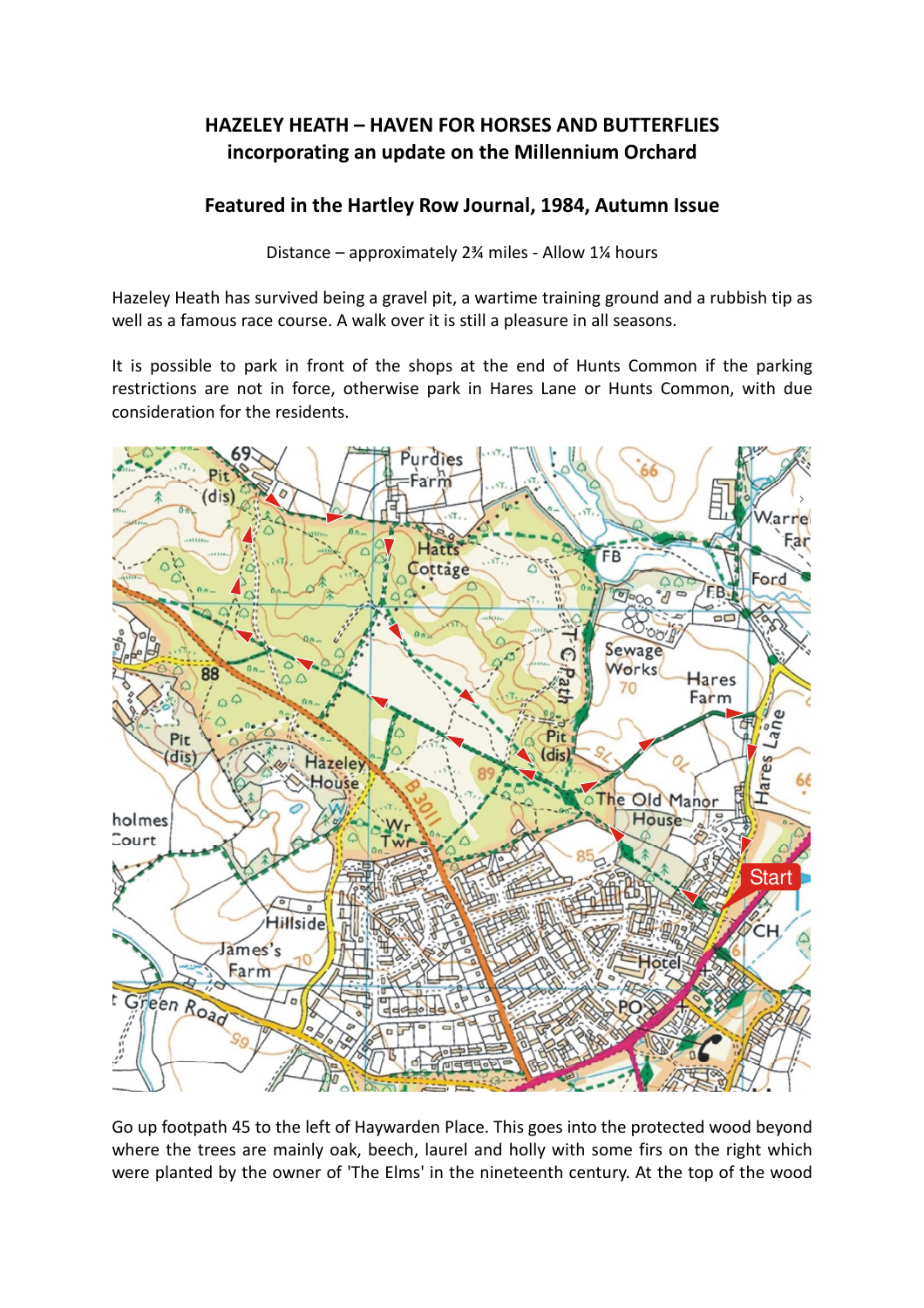footpath 48 goes off to the left along the top of the Northern Slopes which may afford views to the Cricket Green and St. John's Common. This path goes to the Reading Road near the water tower.

Continuing on the main path 45 you are now on the flat open common which formed Hartley Row racecourse from the middle of the 18<sup>th</sup> century to the end of the 19<sup>th</sup>. It is still much used by today's horse and pony riders and also dog walkers. It now has protected status as an SSSI.

The path runs straight ahead for half a mile with the water tower and the exotic trees of Hazeley House garden on the left and Warren Hill plantation and Bramshill House on the next hill to the right. When you reach the concrete road take a detour to the right to see the ramp and steep slide up which tanks were pulled during the war to test tank recovery techniques for use in the North African campaign, in Italy and after D-Day in Europe. Discarded tracks can be seen there.

Returning to the main path, turn right to continue the walk. This was a Hampshire County Council rubbish tip until about 40 years ago and was restored by the County and District Councils and anyone remembering earlier times would be agreeably surprised by the variety of fauna and flora which have replaced the flies.

Cross a farm road and follow the blue waymark arrow where there is an RSPB information board. The vegetation changes abruptly. The trees are closer with some  $19<sup>th</sup>$  century firs marking the edge of the racecourse where no gravel working or rubbish dumping have disturbed them. Turn right at the next farm road. You are following part of the ancient Parish boundary with Mattingley. Until the  $19<sup>th</sup>$  century the "bounds" would have been beaten here in Rogation Week, a ceremony dating back to the Ides of May 'terminalis' of our Roman occupation and the 'ganging days' of our Anglo-Saxon conquerors. Follow this road until it turns right and go down to Purdies Farm – if the track is very muddy you can walk a parallel path on the higher ground on your right. At Purdies Farm go right along the farm road until just after the road bears right you will see concrete tank obstacles on the right and a yellow waymark pointing left. Follow this through the trees and out on to the open common. Go right at the fork in the path and you will be back on the path you walked earlier. After passing the concrete road to the tank testing ramp there is a fingerpost. Follow the bridleway, which is footpath 46, and the high banks on each side are witness to its antiquity. This has been the path from the ford over the River Hart to the ford over the River Whitewater at least since Norman times, probably for centuries before.

Climb up the gnarled roots of the massive beech tree and look over the fields of Hare's Farm to the Whyte Lyon and Star Inn on the hill above. This is one of the earliest farms in the village, reclaimed from the wastelands after the Civil War.

Hartley Wintney Home Guard kept watch here for German paratroopers in 1940, after Dunkirk. The path develops into a farm road, with beech and holly on the right and lower hedge on the left, until it spills out into Hare's Lane by the 300-year old farm built by the Hare family. The walk to that point takes just over one hour.